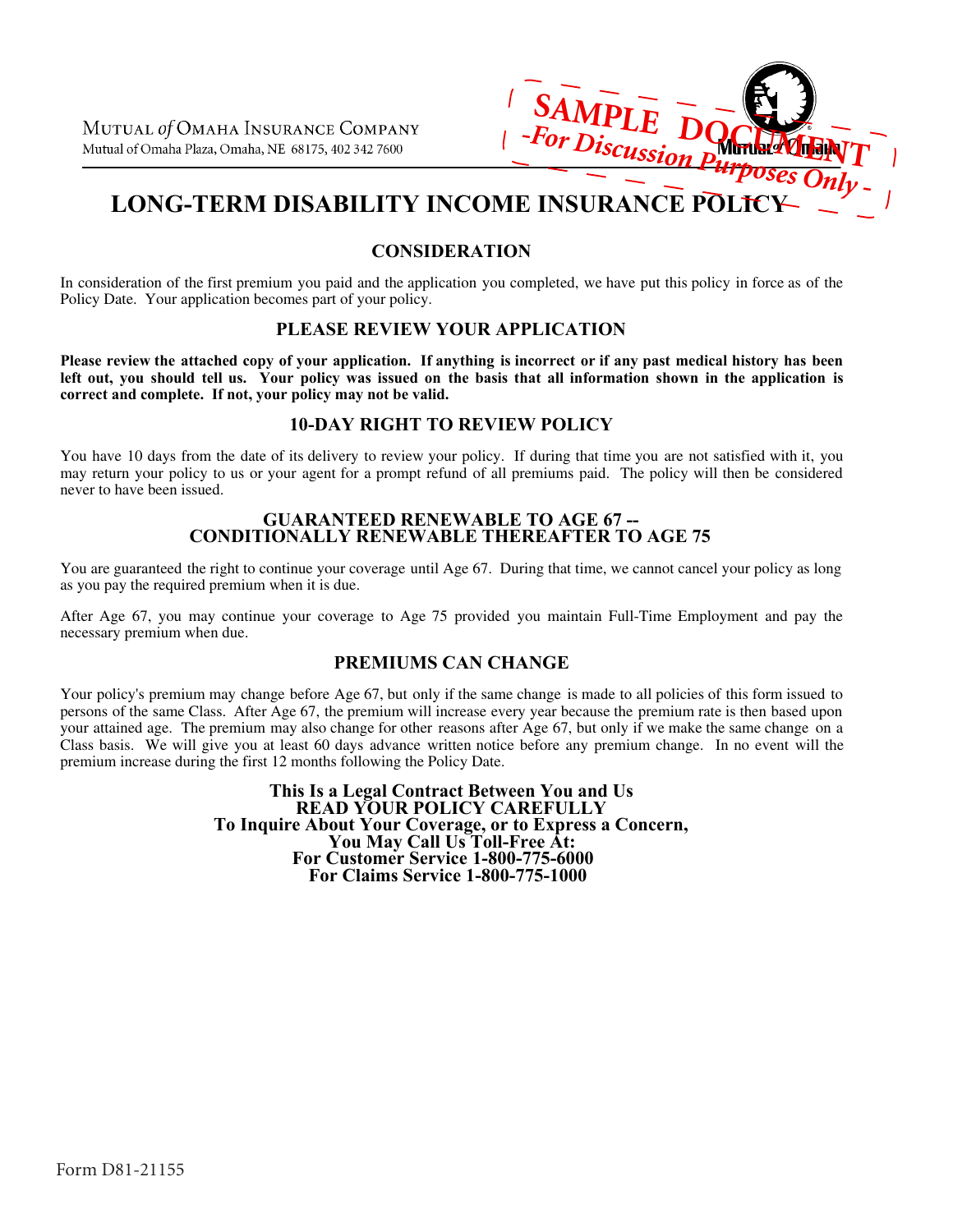# **TABLE OF CONTENTS**

# **PAGE**

| 1           |
|-------------|
| 3           |
| 3           |
| 3           |
| 4           |
| 4           |
| 4           |
| 4           |
| 4           |
| 5           |
| 5           |
| 5           |
| 5           |
| 6<br>6<br>6 |
| 6           |
| 6<br>6      |
| 6           |
| 6           |
| 6           |
| 7           |
| 7           |
| 7<br>7      |
| 7           |
| 7           |
| 8           |
| 8<br>8      |
| 8           |
| 8           |
| 8           |
| 9           |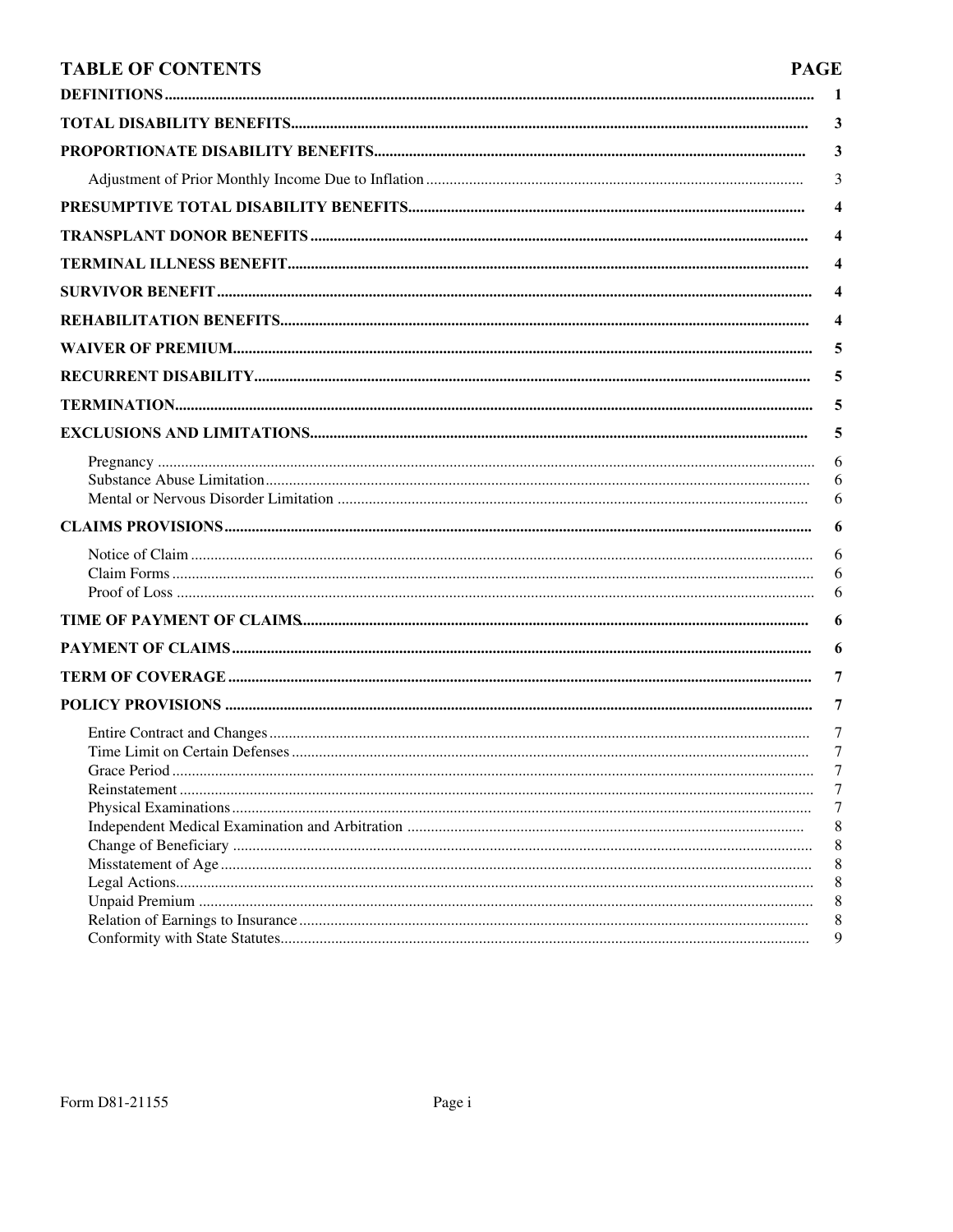# **DEFINITIONS**

**Age** means your age on the first Policy Renewal Date that coincides with or next follows your birthday.

**Beneficiary** means the person(s) or legal entity you name in the application to receive this policy's survivor benefit.

**Benefit Period** means the maximum length of time Total Disability benefits, Proportionate Disability benefits or any combination of these benefits is payable. The benefit period begins on the first day benefits become payable after expiration of the Elimination Period. The benefit period ends after benefits have been payable for the duration of time shown on the policy schedule. If disability begins after Age 56, the length of the benefit period may gradually decrease as shown on the policy schedule Transition Table.

**Class** means persons with the same policy form, Benefit Period, Elimination Period, age, gender, tobacco status, occupational class or optional coverage as yours. Such persons live in the same geographic area of the state as you do.

#### **Complication of Pregnancy** means:

- (a) when the pregnancy is not terminated, a condition with a diagnosis which is distinct from pregnancy, adversely affected by pregnancy or caused by pregnancy. This includes acute nephritis, nephrosis, cardiac decompensation, missed abortion and similar medical and surgical conditions of comparable severity; and
- (b) cesarean section delivery, ectopic pregnancy which is terminated, spontaneous termination of pregnancy which occurs during a period of gestation in which a viable birth is not possible, puerperal infection, preeclampsia, eclampsia and toxemia.

Complication of pregnancy does not include false labor, occasional spotting, morning sickness, hyperemesis gravidarum and similar conditions associated with the management of a difficult pregnancy not constituting a distinct medically-classified complication of pregnancy.

**CPI-U** means the Consumer Price Index for All Urban Consumers published by the United States Department of Labor. If the CPI-U is not available or is replaced, a suitable, similar alternative index will be used.

**Current Monthly Income** means your Monthly Income for each month of Proportionate Disability being claimed.

**Elimination Period** means the initial number of days of Total Disability, Proportionate Disability or any combination of both that must pass before benefits become payable. The elimination period is shown on the policy schedule. The elimination period begins on the date of first medical treatment by a Physician during Total Disability or Proportionate Disability.

**Full-Time Employment** means you are actively and regularly working for wage or profit for at least 30 hours per week.

**Injury** means bodily harm to you which:

- (a) is the direct result of an accident or trauma that occurs while your policy is in force; and
- (b) is not related to Sickness or any other cause.

**Loss of Monthly Income** means the difference between Prior Monthly Income and Current Monthly Income. Loss of Monthly Income must be caused by the Injury or Sickness for which claim is made. The amount of the loss must be at least 20% of your Prior Monthly Income to be considered a loss of Monthly Income. If the loss is more than 80% of your Prior Monthly Income, we will consider you to be Totally Disabled.

**Mental or Nervous Disorder** means neurosis, psychoneurosis, psychosis, or mental or emotional disease or disorder of any kind. Mental or nervous disorder does not include Alzheimer's disease or similar forms of dementia resulting from degenerative diseases, stroke, head trauma or viral infection.

**Monthly Income** means your monthly income from salary, wages, bonuses, commissions, fees or other payments received for personal services rendered or work performed in any occupation. Normal and usual business expenses (as used in accepted accounting practices and procedures for tax purposes) are to be deducted. Income taxes are not to be deducted. Monthly income does not include dividends, rents, royalties, annuities or other forms of unearned income.

**Normal Childbirth** or **Normal Pregnancy** means childbirth or pregnancy free of Complications of Pregnancy.

**Physician** means a person, other than you or a member of your family, duly licensed and legally qualified to diagnose and treat a Sickness or Injury. He or she must be providing services within the scope of his or her license.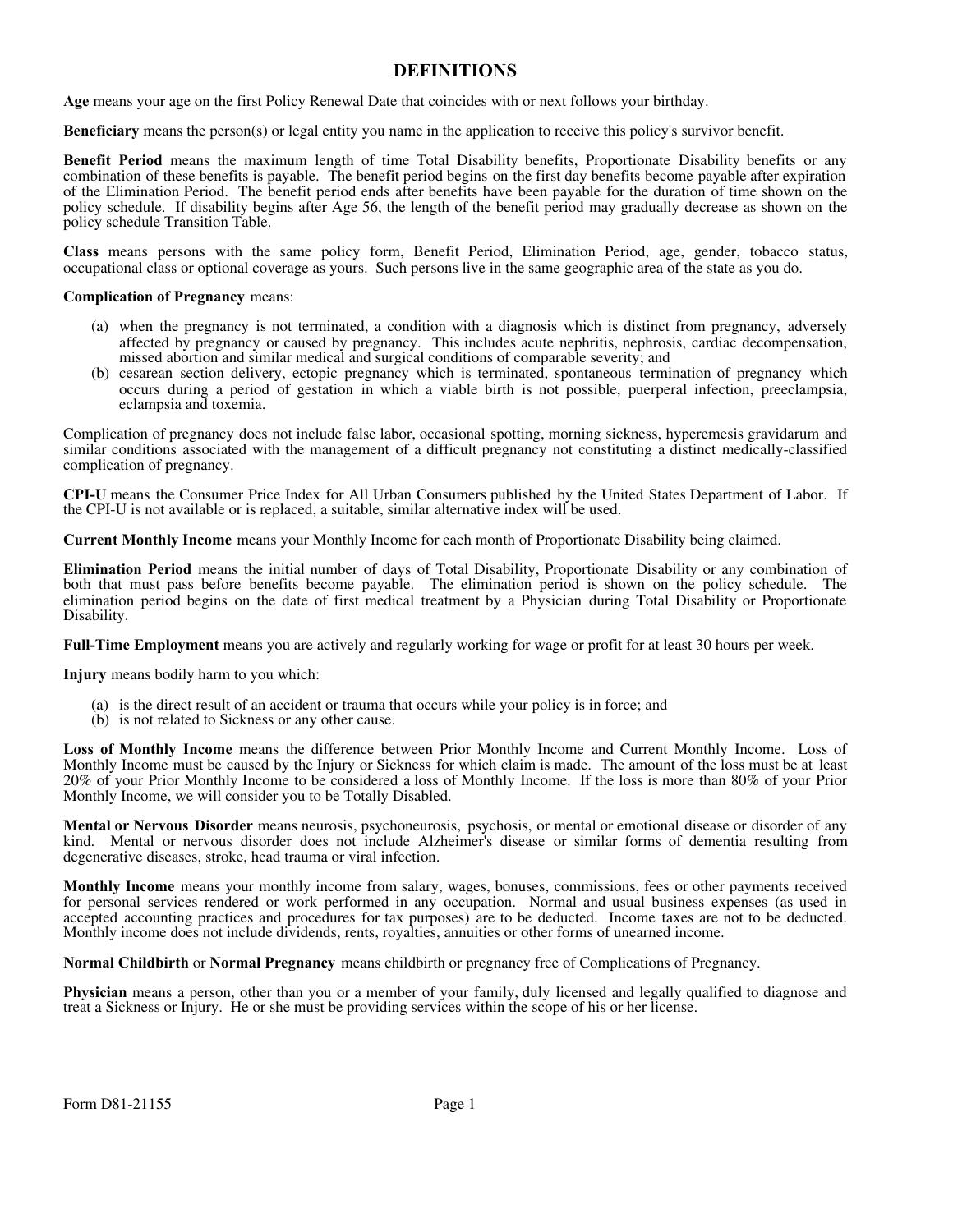**Policy Date** means the date coverage is effective under this policy as shown on the policy schedule.

**Policy Renewal Date** means the month and day your policy's premium payment is due. The frequency of the policy renewal date can vary depending on whether the premiums are paid on a monthly, quarterly, semiannual or annual basis.

**Prior Monthly Income** means the greater of:

- (a) your average Monthly Income for the 12-month period immediately prior to the onset of a covered disability for which claim is made; or
- (b) your average Monthly Income for the calendar year with the highest earnings of the last two calendar years prior to the onset of such covered disability.

**Proportionate Disability** or **Proportionately Disabled** means, *during* the Elimination Period and *during* the first 24 months following the Elimination Period, that due to Sickness or Injury:

- (a) you are unable to perform one or more of the material and substantial duties of your Regular Occupation or you are unable to perform such duties for as much time as it would normally take you to do them; and
- (b) your Loss of Monthly Income is at least 20% of your Prior Monthly Income; and
- (c) you receive Regular Medical Care.

Proportionate Disability or Proportionately Disabled means, *after* the first 24 months following the Elimination Period, that due to Sickness or Injury:

- (a) you are unable to perform one or more of the material and substantial duties of any occupation for which you are reasonably suited because of education, training or experience, or you are unable to perform such duties for as much time as it would normally take you to do them; and
- (b) your Loss of Monthly Income is at least 20% of your Prior Monthly Income; and
- (c) you receive Regular Medical Care.

**Regular Medical Care** means treatment, consultations and diagnostic services provided by a Physician whose specialty is suitable for your medical condition. Such care must be received in-person at a frequency that is appropriate for your Sickness or Injury according to generally accepted medical standards. We may waive this regular medical care requirement upon our receipt of reasonable proof that such care is no longer appropriate for the Sickness or Injury causing your disability.

**Regular Occupation** means the occupation (or occupations, if more than one) in which you are regularly engaged at the time you become disabled.

**Retirement** means the first Policy Renewal Date that coincides with or next follows the date you voluntarily stop Full-Time Employment.

**Sickness** means your illness, disease or physical condition which:

- (a) causes loss beginning while this policy is in force; and
- (b) is not excluded from coverage.

**SIS Benefits Rider** means the optional Social Insurance Supplement Benefits Rider. This rider's benefits reduce in coordination with any social insurance benefits you may receive.

**Substance Abuse** means drug abuse, alcoholism or chemical dependency.

**Terminal Illness** means a medical condition which is reasonably expected to cause your death within 12 months or less. Satisfactory proof of terminal illness must be provided in a written statement from your Physician.

**Total Disability** or **Totally Disabled** means, *during* the Elimination Period and *during* the first 24 months following the Elimination Period, that due to Sickness or Injury:

- (a) you are unable to perform the material and substantial duties of your Regular Occupation;
- (b) you are not engaged in any occupation for wage or profit; and
- (c) you receive Regular Medical Care.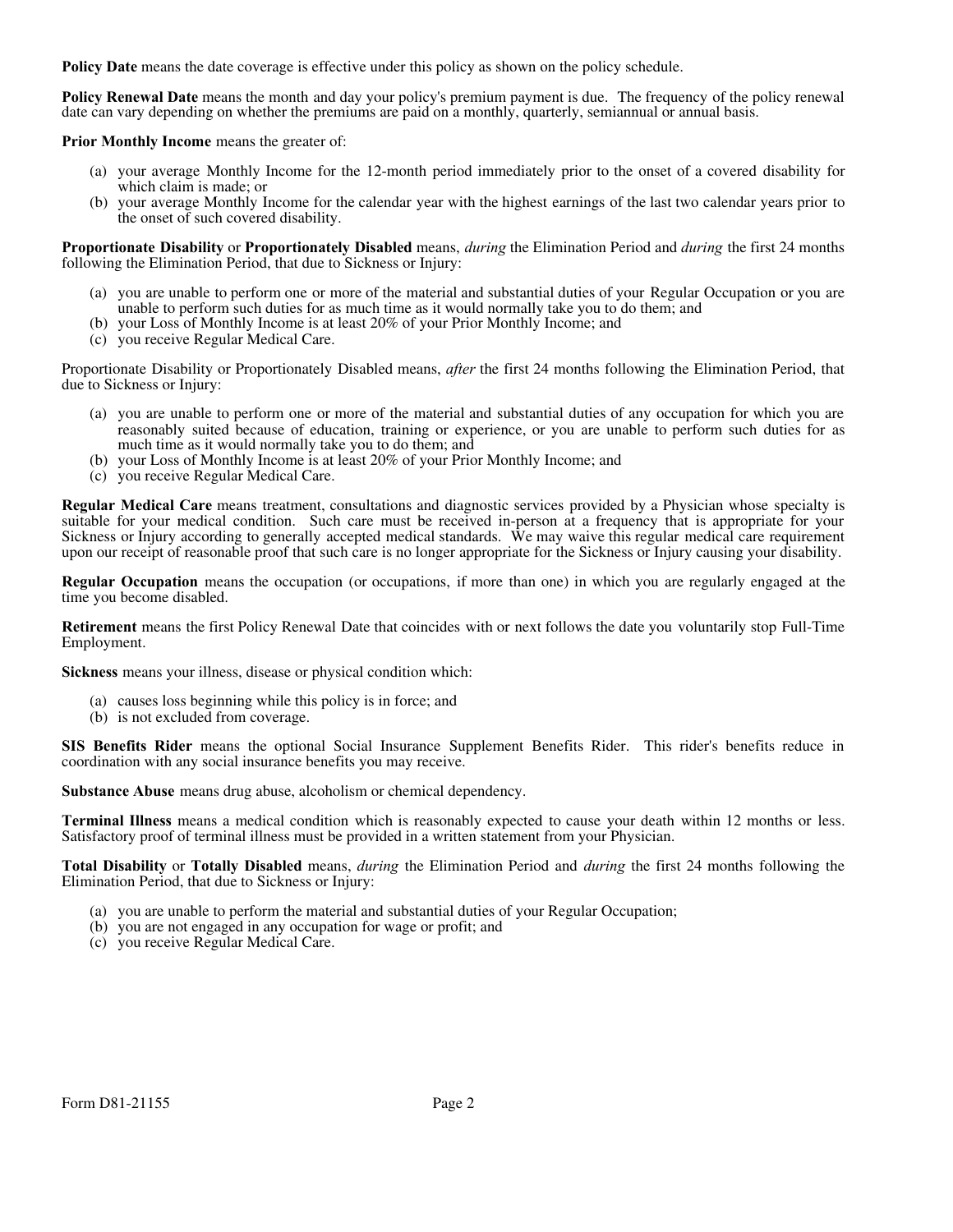Total Disability or Totally Disabled means, *after* the first 24 months following the Elimination Period, that due to Sickness or Injury:

- (a) you are unable to perform the material and substantial duties of any occupation for which you are reasonably suited because of education, training or experience; and
- (b) you receive Regular Medical Care.

**Total Disability Monthly Benefit** means the amount we will pay each month for Total Disability, after the Elimination Period is satisfied. The Total Disability monthly benefit is shown on the policy schedule.

**Valid Disability Coverages** means individual and group loss of time and disability coverages with us (including this policy) as well as with other companies. It also includes total disability benefits under life insurance policies and coverages under all compulsory benefit laws. The term will not include coverages under worker's compensation or employer's liability laws.

**We, Us** or **Our** means Mutual of Omaha Insurance Company.

**You** or **Your** means the person named as the Insured on the policy schedule.

### **TOTAL DISABILITY BENEFITS**

If you are Totally Disabled because of a Sickness or Injury, we will pay the Total Disability Monthly Benefit. Total Disability benefits begin after the Elimination Period has been satisfied. Benefits are payable while you remain Totally Disabled for as long as the Benefit Period. When disability begins after Age 56, the Benefit Period may gradually decrease as shown in the policy schedule Transition Table.

Total Disability benefits are payable on a monthly basis. When less than one month of Total Disability benefits is due, we will pay 1/30th of the Total Disability Monthly Benefit for each day of Total Disability. Benefits for Total Disability are not payable during Proportionate Disability.

# **PROPORTIONATE DISABILITY BENEFITS**

If you are Proportionately Disabled because of Sickness or Injury and incur a 20% or greater Loss of Monthly Income, we will pay a percentage of your Total Disability Monthly Benefit that is proportionate to your lost income. This Proportionate Disability Monthly Benefit will be an amount determined each month by using the following formula:

(Loss of Monthly Income *divided* by Prior Monthly Income)

*multiplied* by the Total Disability Monthly Benefit

*equals* the Proportionate Disability Monthly Benefit.

Proportionate Disability benefits begin after the Elimination Period has been satisfied. Benefits are payable while you remain Proportionately Disabled for:

- (a) a maximum of 24 months for any one loss, not to exceed the length of the Benefit Period; or
- (b) as long as the Benefit Period, if the Extended Proportionate Disability Benefits Rider is part of your coverage.

Proportionate Disability benefits are payable on a monthly basis. When less than one month of Proportionate Disability benefits is due, a pro rated benefit will be paid based on a 30-day month. Benefits for Proportionate Disability are not payable during Total Disability.

#### **Adjustment of Prior Monthly Income Due to Inflation**

Your Prior Monthly Income will be adjusted to compensate for increases in the cost of living when calculating the above formula. On each one-year anniversary of the start of Proportionate Disability, your Prior Monthly Income will be adjusted by the percentage change in the CPI-U or 5%, compounded annually, whichever is lesser.

Such adjustments will continue while you remain Proportionately Disabled until the maximum benefit has been paid. All adjustments will be rounded to the nearest dollar.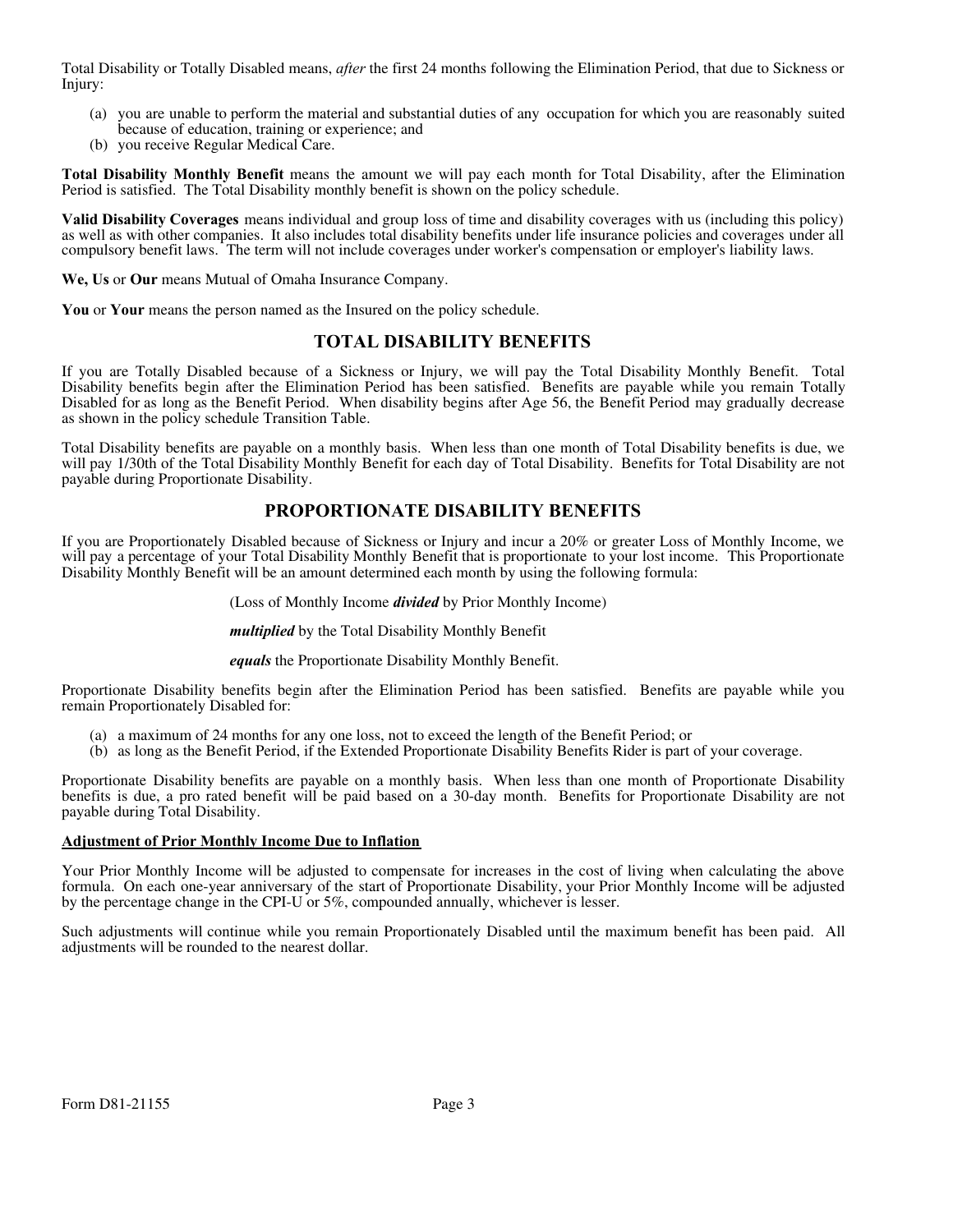# **PRESUMPTIVE TOTAL DISABILITY BENEFITS**

You will be presumed to be permanently Totally Disabled if Sickness or Injury results in the complete and irrecoverable loss of your:

- (a) speech;
- (b) hearing in both ears;
- (c) sight in both eyes; or
- (d) the use of both hands, both feet or one hand and one foot.

We will automatically pay Total Disability Benefits under your policy and any SIS Benefits Rider for the full length of the Benefit Period upon proof of your presumptive Total Disability. Benefits are payable even if you return to work at any occupation. The Elimination Period will be waived. Regular Medical Care will not be required.

### **TRANSPLANT DONOR BENEFITS**

If you become Totally Disabled or Proportionately Disabled as the result of a transplant of part of your body to the body of another person, we will pay benefits under your policy and any SIS Benefits Rider on the same basis as any other Sickness. Total or Proportionate Disability due to a transplant donation must begin at least six months after the Policy Date.

# **TERMINAL ILLNESS BENEFIT**

If you are diagnosed with a Terminal Illness, you can elect to receive an accelerated payment of the remaining Total Disability Monthly Benefits due in a lump sum amount. This Terminal Illness Benefit may accelerate up to 12 months of the current benefits payable under your policy and any SIS Benefits Rider. It is payable to you on a one-time basis. Once this Terminal Illness Benefit is paid, your policy will terminate and the Survivor Benefit will not be payable, unless proof of life beyond the period paid is submitted to us. Terminal Illness Benefits, combined with any other disability benefits paid, cannot exceed the length of the Benefit Period.

### **SURVIVOR BENEFIT**

Upon your death, we will pay a survivor benefit to your designated Beneficiary, if, at the time you died:

- (a) Total or Proportionate Disability benefits were payable; and
- (b) the Benefit Period was not exhausted.

The survivor benefit will be a lump-sum amount equal to three times the Total or Proportionate Disability Monthly Benefit payable under your policy and any SIS Benefits Rider at the time of your death. In the event no Beneficiary is named or living, the survivor benefit will be paid:

- (a) to your surviving spouse; if none, then
- (b) equally to your surviving natural and adopted children; if none, then
- (c) equally to your surviving parent(s); if none, then
- (d) to your estate.

# **REHABILITATION BENEFITS**

While you are receiving Total Disability or Proportionate Disability benefits, we may pay for a vocational rehabilitation program if it is beneficial for both you and us. The goal of the program is your return to work.

Rehabilitation is voluntary. The program may start at your request or we may suggest it. Any rehabilitation program must be mutually agreed upon between you and us. The program must be approved in writing by us before it begins.

Rehabilitation assistance may include, but is not limited to:

- (a) job modification;
- (b) retraining for a new occupation;
- (c) purchase of adaptive equipment;
- (d) management of medical services;
- (e) educational expenses; and
- (f) business or financial planning.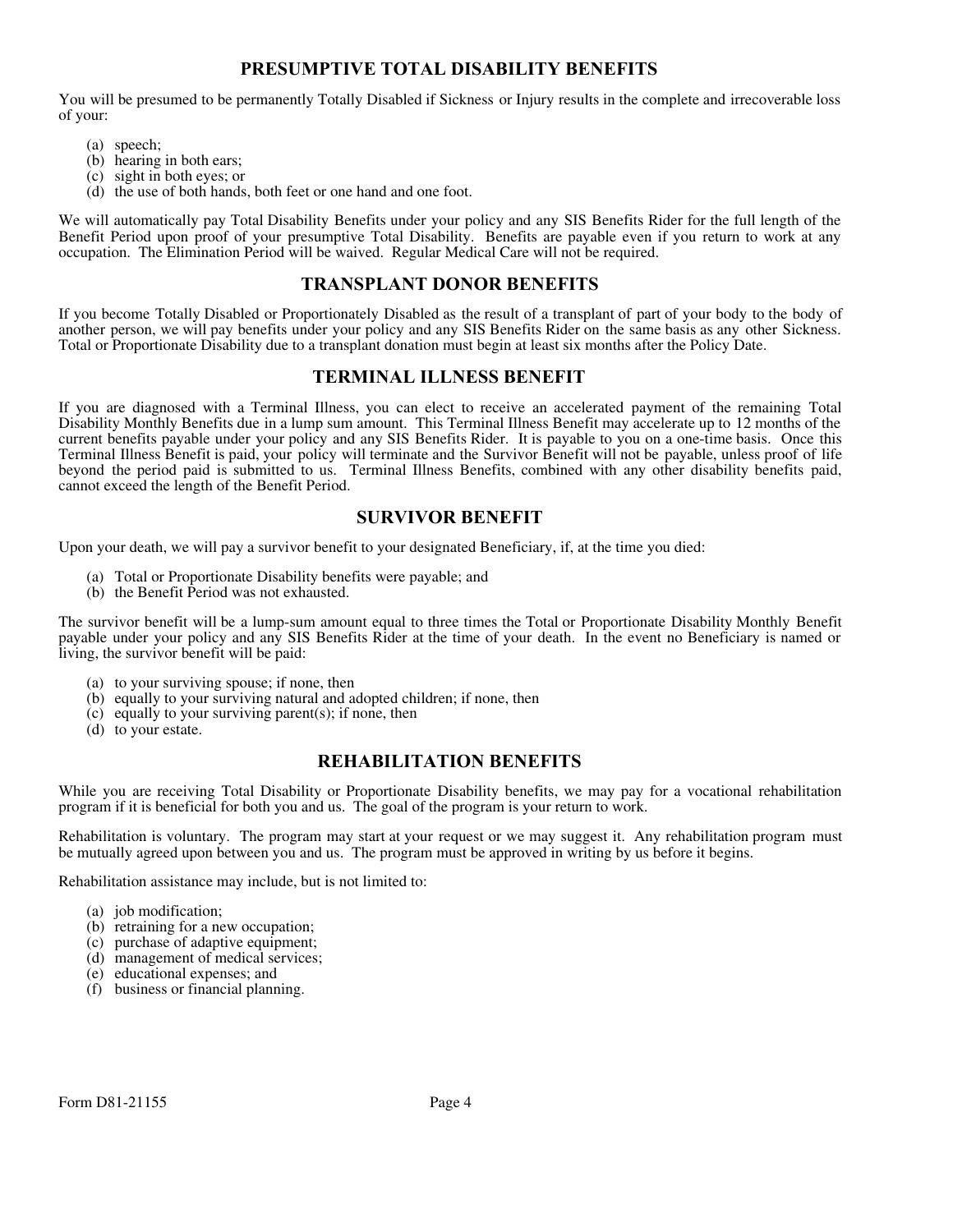# **WAIVER OF PREMIUM**

If Sickness or Injury results in more than 90 continuous days of Total Disability and/or Proportionate Disability, we will:

- (a) refund any premiums which became due and were paid during this 90-day period; and
- (b) waive the payment of each premium which thereafter becomes due as long as Total Disability or Proportionate Disability benefits are payable.

Waiver of premium will automatically apply if you receive Presumptive Total Disability benefits.

In no event will premiums be waived beyond the end of the Benefit Period. Once waiver of premium stops, you must resume payment of premiums to keep your policy in force.

### **RECURRENT DISABILITY**

If a later disability results from the same cause or causes as a prior disability, the later disability will be considered to be a new loss if you were able to return to Full-Time Employment between such disabilities for at least six months in a row.

If a later disability results from a different cause or causes as a prior disability, the later disability will be considered to be a new loss if you were able to return to Full-Time Employment between such disabilities for at least 30 days in a row.

The full Benefit Period will be restored, and a new Elimination Period will apply, to a new loss.

This Recurrent Disability section will not extend the benefit limitation for Substance Abuse or Mental or Nervous Disorders beyond the stated lifetime maximum of 24 months.

# **TERMINATION**

This policy will terminate on the earliest of:

- (a) the date we receive your request to cancel the policy (in which case the grace period will not apply);
- (b) the date of your death;
- (c) the Policy Renewal Date, if the renewal premium was not paid before the end of the grace period;
- (d) the Policy Renewal Date following the date you stop Full-Time Employment after Age 67; or
- (e) when you reach Age 75.

In the event of cancellation or death, we will promptly return the unearned portion of any premium paid. If we accept a premium without notice of your Retirement, such premium will be refunded. If we accept a premium after you reach Age 75 or after we receive notice of your Retirement, disability coverage will continue until the end of the period for which premium was accepted.

Termination of coverage will not affect any claim beginning while the policy was in force.

# **EXCLUSIONS AND LIMITATIONS**

We will not pay benefits for:

- (a) loss that begins while this policy is not in force;
- (b) loss resulting from an act of declared or undeclared war;
- (c) loss sustained while serving in the armed forces (upon notice to us of entry into the armed forces, the unearned portion of the premium will be refunded);
- (d) loss caused by intentionally self-inflicted injury (while sane in Colorado);
- (e) loss resulting from commission or attempted commission of a felony; or
- (f) loss caused by suicide or attempted suicide, while sane or insane (sane only in Colorado and Missouri).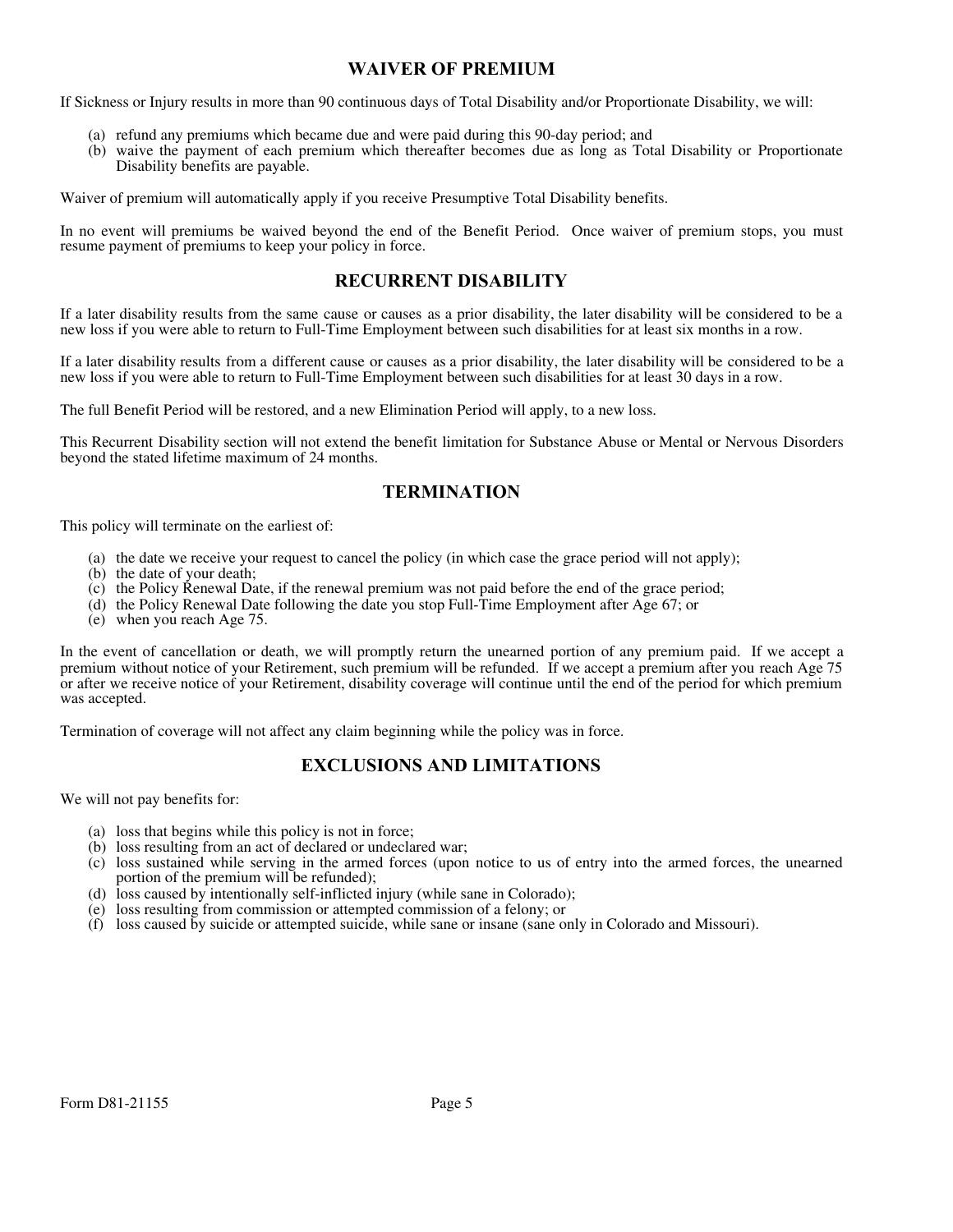Benefits payable are limited for the following conditions:

#### **Pregnancy**

We will not pay benefits for loss due to Normal Childbirth, Normal Pregnancy or voluntarily induced abortion. We will pay benefits for Complications of Pregnancy on the same basis as any other Sickness.

#### **Substance Abuse Limitation**

Benefits payable for Substance Abuse are limited to a lifetime maximum of 24 months. The RECURRENT DISABILITY section will not extend this lifetime maximum benefit limitation.

#### **Mental or Nervous Disorder Limitation**

Benefits payable for Mental or Nervous Disorders are limited to a lifetime maximum of 24 months. The RECURRENT DISABILITY section will not extend this lifetime maximum benefit limitation.

# **CLAIMS PROVISIONS**

#### **Notice of Claim**

Written notice of a claim must be given to us within 20 days (30 days in Mississippi; 60 days in Kentucky and Wyoming; six months in Montana) after a loss begins, or as soon as is reasonably possible. If disability benefits may be payable for at least two years, you must also give us notice of your continued disability. Such notice must be given at least once every six months after the initial notice, except in the event of legal incapacity. The six-month period following any filing of proof by you, or any payment or denial of benefits by us, will be excluded in applying this provision. Delay in giving notice will not impair your right to benefits which would otherwise have accrued during the six months (12 months in Wisconsin) before the date on which notice is actually given. You may give us the required notice or someone else may do it for you. The notice should include your name and policy number as shown on the policy schedule. Notice should be mailed to us in Omaha, Nebraska, or to any of our agents.

#### **Claim Forms**

When we receive notice of claim, we will send you forms for filing proof of loss. If we do not send them within 15 days after the giving of such notice, you can meet the proof of loss requirement by giving us a written statement of what happened. We must receive this statement within the time given for filing proof of loss.

#### **Proof of Loss**

For periodic payment of a continuing loss, you must give us written proof of loss within 90 days after the end of each period for which we are liable. For any other loss, written proof must be given to us within 90 days after the date of such loss. If it was not reasonably possible to give us written proof within the required time, we will not reduce or deny the claim for this reason if the proof is supplied as soon as reasonably possible. In any case, proof must be furnished no later than 12 months (15 months in Hawaii) from the time otherwise specified, except in the absence of legal capacity.

# **TIME OF PAYMENT OF CLAIMS**

We will make periodic payments for loss for which benefits have accrued for more than one month. Subject to our receipt of written proof of loss, accrued benefits for such loss will be paid at the end of each month. Any balance unpaid when our liability for such loss ends will be paid immediately upon our receipt of written proof. Benefits for any other covered loss will be paid immediately once we receive written proof of loss.

# **PAYMENT OF CLAIMS**

All benefits will be paid to you, if living. Benefits unpaid at your death, including the Survivor Benefit, will be paid to your estate.

If any benefits are payable to your estate, to a minor or to any person not legally able to give a valid release, we may pay up to \$1,000.00 to any relative of yours whom we find entitled to the payment. Payment made in good faith will fully discharge us to the extent of the payment.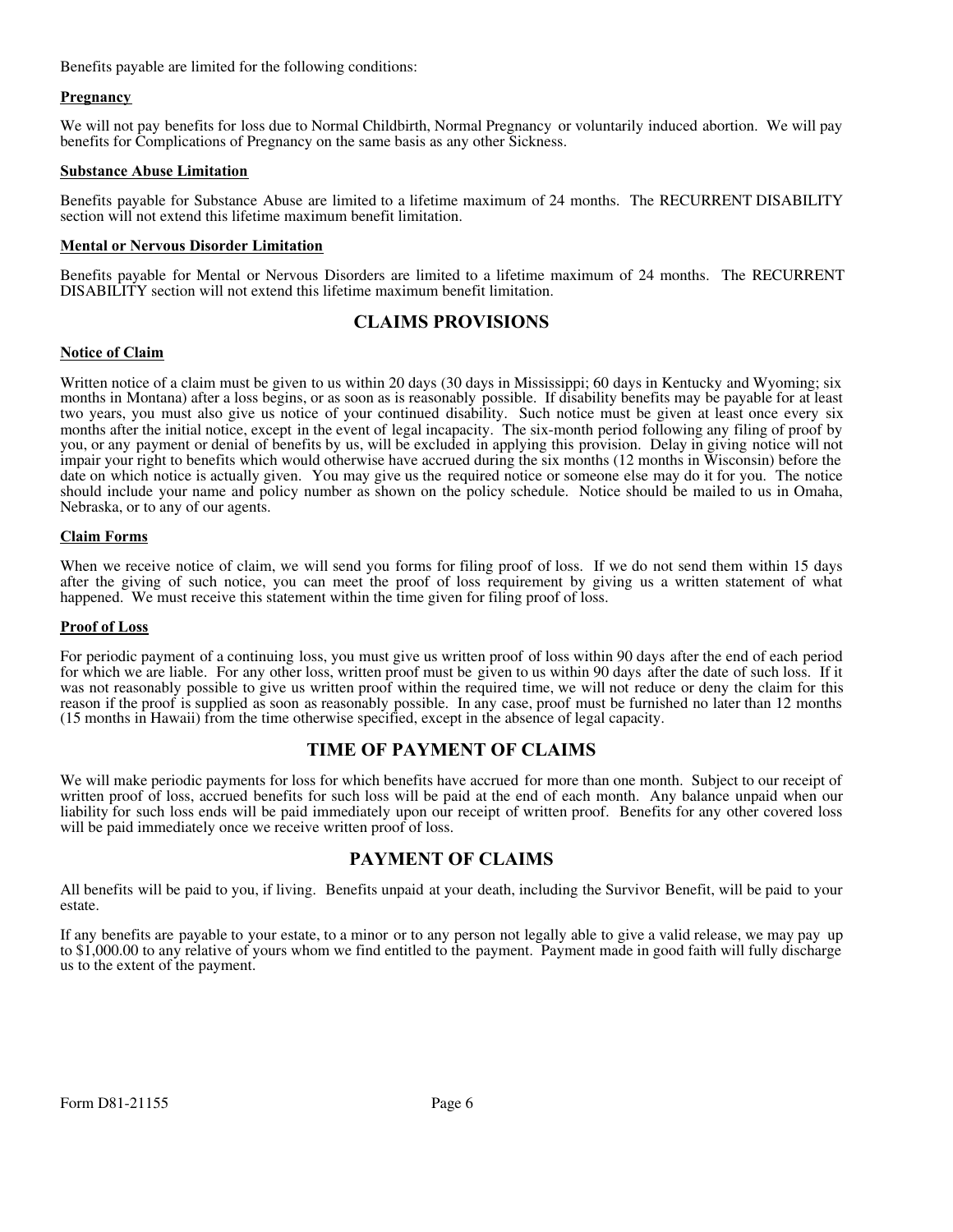# **TERM OF COVERAGE**

Your coverage starts on the Policy Date at 12:01 A.M. where you live. It ends at 12:01 A.M. where you live on the first Policy Renewal Date. Each time you renew your policy by paying the premium within the 31-day grace period, the new term begins when the old term ends.

# **POLICY PROVISIONS**

#### **Entire Contract and Changes**

The entire contract of insurance is:

- (a) the policy;
- (b) the attached signed application;
- (c) any supplemental applications made part of the policy;
- (d) any riders and amendment riders; and
- (e) any endorsements and amendments.

No agent may change the contract of insurance in any way. Only an executive officer of ours can approve a change. Any such change must be shown in or attached to the policy. Any rider, endorsement or application added after the Policy Date which reduces or eliminates coverage under this policy will require your signed acceptance in order to be valid.

#### **Time Limit on Certain Defenses**

After two years from the date you become covered under this policy, we cannot use misstatements, except fraudulent misstatements in your application, to void coverage or deny a claim for loss incurred or disability that starts after the two-year period.

No claim for loss incurred or disability that starts after two years from the date you become covered under this policy will be reduced or denied on the ground that a Sickness or Injury, not excluded from coverage by name or specific description, existed prior to the effective date of your coverage.

#### **Grace Period**

Your policy's premium must be paid on or before the date it is due or during the 31-day grace period that follows. Your policy stays in force during your grace period.

#### **Reinstatement**

Your policy will lapse if you do not pay your premium before the end of the grace period. If we later accept a premium and do not require an application for reinstatement, that payment will put this policy back in force. If we require an application for reinstatement, this policy will be put back in force when we approve the application. If we do not approve the application, this policy will be put back in force on the 45th day (30th day in New Mexico) following the date of the application unless we give you prior written notice of its disapproval.

The reinstated policy only covers loss due to an Injury that occurs after the date of reinstatement or a Sickness that begins more than 10 days after such date. In all other respects, you and we have the same rights under this policy as were in effect before it lapsed, unless special conditions are added in connection with the reinstatement. Premium accepted in connection with this provision will be used for a period for which premium has not been paid, but not for any period more than 60 days before the date of reinstatement.

#### **Physical Examinations**

We, at our expense, may have you examined when and as often as is reasonable while a claim is pending.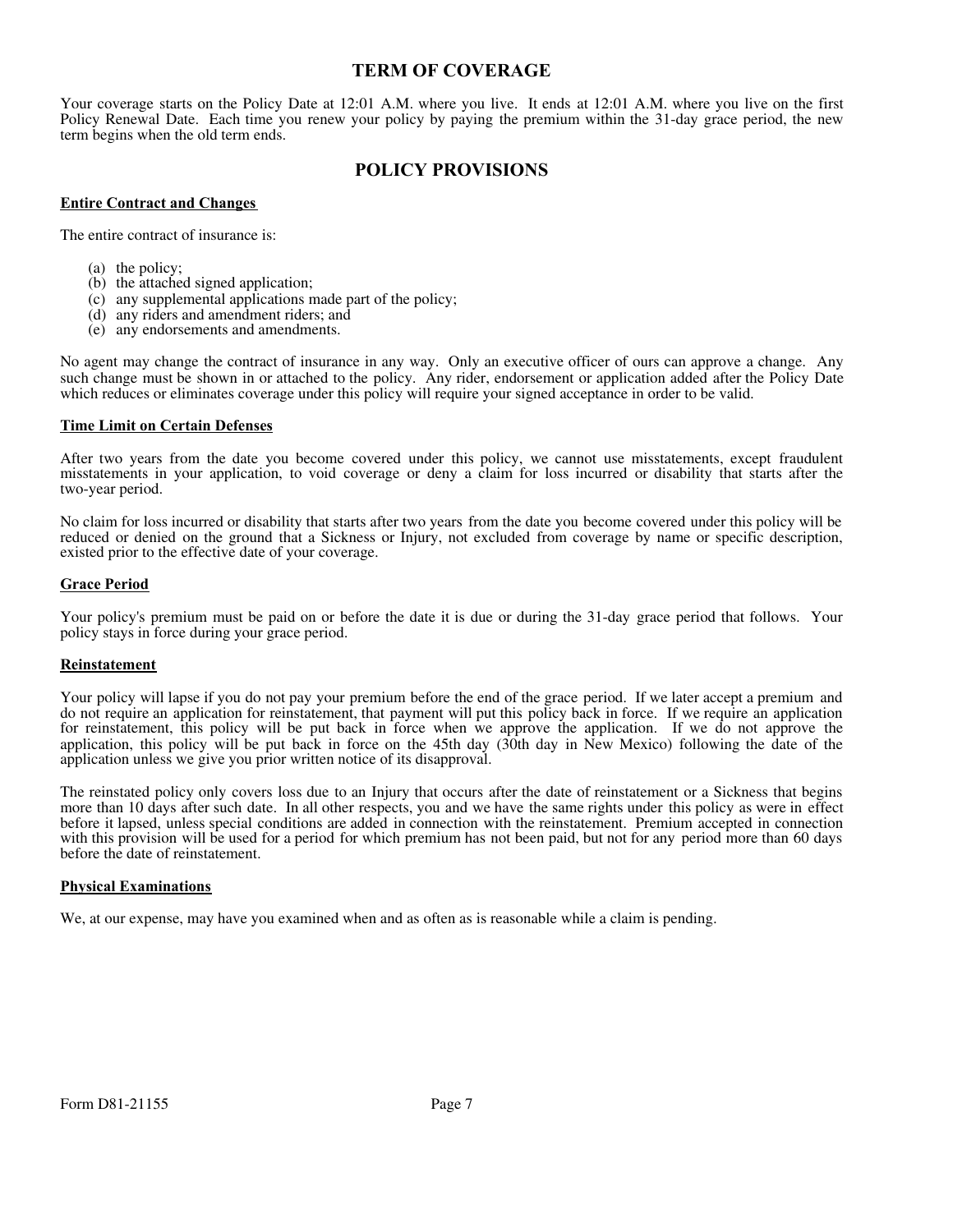### **Independent Medical Examination and Arbitration**

If we require an independent evaluation of your medical care for any final determination of benefits, only a Physician who is:

- (a) certified to practice in the same field as the primary treating Physician; or
- (b) formally educated in the same field as the primary treating Physician;

may conduct the independent evaluation. The independent evaluation will include a physical examination of the patient (unless deceased) and a personal review of all X-rays and reports prepared by the primary treating Physician.

A certified copy of all reports of findings must be sent to the primary treating Physician and to you within 10 working days after we receive the evaluation.

If you disagree with the findings of the evaluation, an appeal must be submitted to us within 30 days after your receipt of such findings. We will notify the primary treating Physician in writing of the appeal.

#### **Change of Beneficiary**

Only you have the right to change the Beneficiary. Consent of the Beneficiary is not required for any change of Beneficiary. Also, no such consent is required for surrender or assignment of this policy or to make any other change in this policy.

To change a Beneficiary, send us a written request. When recorded and acknowledged by us, the change will be effective as of the date you signed the request. The change will not apply to any payments made or other action taken by us before recording.

#### **Misstatement of Age**

If your age has been misstated, all benefits payable will be those which the premium paid would have purchased at the correct age.

#### **Legal Actions**

No legal action can be brought to recover under this policy until at least 60 days after we have been given satisfactory written proof of loss. Legal action cannot be brought after the expiration of three years (five years in Kansas; one year in Louisiana; six years in South Carolina) from the date proof of loss is required. (In Florida, legal action cannot be brought after the applicable statute of limitations has expired from the time written proof of loss is required.)

#### **Unpaid Premium**

When benefits are paid for a claim under this policy, any premium then due and unpaid may be deducted from the benefits payable.

#### **Relation of Earnings to Insurance**

The monthly benefits payable under this policy will be reduced if the disability benefits you receive from all Valid Disability Coverages exceed your Prior Monthly Income.

In the event that monthly benefits are reduced, we will pay each month a portion of the Total Disability Monthly Benefit shown on the policy schedule pursuant to the following calculation:

(Prior Monthly Income *divided* by Valid Disability Coverages benefits)

*multiplied* by this policy's Total Disability Monthly Benefit

If an optional SIS Benefits Rider is part of your coverage, the SIS Total Disability Monthly Benefit otherwise payable will be added to the base policy's Total Disability Monthly Benefit for the purposes of figuring the above calculation.

We will return the part of the premium paid during the two-year period prior to your disability that exceeds the amount needed to pay for the actual benefits payable under this provision.

In no event will this provision be used to reduce the total monthly benefits payable under all disability coverages with us to less than \$300.00.